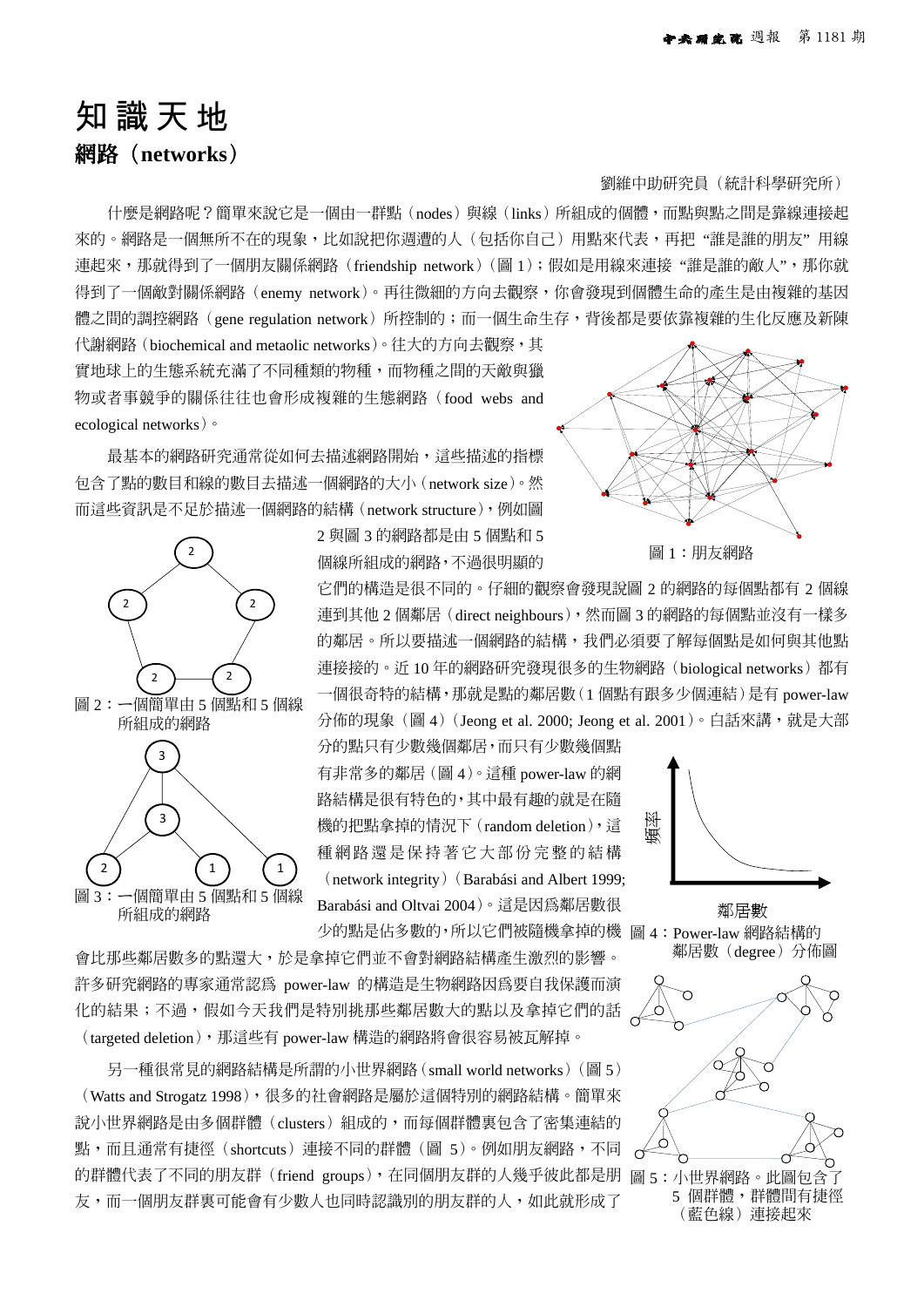一個小世界網路。這種網路結構有兩種特色,一是同個群體的點互相連結的程度遠高於來自不同群體的點;二是兩 個來自不同群體的點可以因為捷徑而拉近彼此之間的網路距離。其實小世界現象早在 1960 年代就被社會學家 Milgram 發現 (Milgram 1967), 在 Milgram 的實驗裏, 他準備了幾百封的信件, 而每個信封上都標示了同個收件人, 以及指示拿到信件的人要傳給最有可能認識收件人的人。然後 Milgram 發給隨機抽取的人們這封信件,之後發現這 封信件要從一個陌生人傳給收件人平均要經過 6 個人(包括第一個傳信的人和收件人)。換句話說,假如我們從人 群中隨機抽取兩個人,平均來說這兩個人要經過 6 個人(包括被隨機抽取的兩人)就可彼此認識。讀者們應該有和 陌生人聊天時發現原來彼此都認識某某人的經驗,而這就是小世界現象最好的見證。

從無到有,一個網路的演化包括了新的點的加入和舊的點的刪除。研究網路的另一個研究重點是一個網路如何 演化成我們今天所看到的構造,目前最著名的是偏好性附加模型(preferential attachment model)是如何產生power-law 網路結構 (Barabási and Albert 1999; Barabási and Oltvai 2004)。偏好性附加模型是個觀念極為簡單的網路演化模式, 基本上它描述當一個新的點要加入一個網路時,它要如何去選它要和哪個點連接。在這種情況下,通常鄰居數較多 的點被選上的可能性是高於鄰居數較少的點,如此增加新點的方式就會產生 power-law 網路結構。舉個例子來比喻, 當一個人要加入一個新的群體,他會選擇與受歡迎或朋友多的人來往。假如不同的點都有被新加入的點選上一樣的 可能,那所產生的網路將會是一個完全隨機的網路 (random networks)。往另一方向思考,舊的點的刪除也可以產 生 power-law 網路結構,這種演化模型稱爲選擇性刪除模型(selective removal model)(Salathe M, et al. 2005)。這種 模型描述當我們要從一個網路刪除一個舊點時,通常鄰居數和鄰居的鄰居數(neighbours' neighbours)較少的點被 刪除的可能性是比較大的,如此的刪除舊點(同時隨機增加相同數目的新點來保持網路的大小)就會產生 power-law 網路結構。一樣舉個例子來比喻,一個人際關係較少的人通常很可能較容易離開一個朋友網路。

除了網路的結構和網路的演化外,網路研究也包含了其他的議題與應用。其中較基本的是如何去描述與量化一 個點在網路上的位置(network position)以及所產生的重要性(positional importance)(Wassermann and Faust 1994)。 通常描述與量化的方法是多種的,而最常見的是所謂的一個點的中間度指標(nodal centrality);中間度指標簡單說 起就是衡量一個點是否在一個網路裏佔有一個核心的位置,最常見的包括了連接中間度指標(degree centrality)、近 距中間度指標(closeness centrality),和參與中間度指標(betweenness centrality)。其中以連接中間度指標最為簡單 易懂,它其實就是一個點的鄰居數。一個具有高連接中間度指標的點有可能是重要的點因為它可以影響很多點或者 是被很多點所影響,近距中間度指標主要在量化一個點和其他同網路點的距離。一個具有高近距中間度指標的點有 可能是重要的點,因為它距離其他的點都很近,所以它可以很快的影響其它點或者是很快的被其它點所影響。在一 個網路上,每兩個點至少都有一條連接此兩點的最短途徑,而參與中間度指標是去量化一個點出現在所有最短途徑 的次數。一個具有高參與中間度指標的點有可能是重要的點,因為從一個點到另一點都要經過它作為橋樑。其實在 生物網路裏,中間度高的點通常扮演著重要的角色。比如說在酵母菌(yeast)的蛋白質交互作用網路(protein-protein interaction network),那些中間度高的蛋白質通常都是維持酵母菌存活的重要因素(Jeong et al. 2001)。另外在傳染 病學上,流行病的傳染通常是發生在人與人的接觸網路上(contact network),而通常只要隔離中間度高或是高接觸 次數的點或人就可以有效減少流行病傳染的可能性(Woolhouse et al. 2005)。

因為網路是個無所不在的自然現象,所以網路研究可以應用在不同的科學領域。比如說我們可以利用中間度指 標去量化一個物種在一個生態系統的重要性,然後提供研究人員生態保育的方針與指標(Jordán et al. 2006)。或許 在保護瀕臨絕種的物種時也要同時保育重要的物種,因為瀕臨絕種的物種或許要依靠重要的物種才能生存。其它有 趣的例子包括了如何利用網路結構去探討傳染病的演化,數學模型表示當一個傳染病的流行途徑是屬於小世界網路 時,傳染病極有可能朝向高殺傷力(high pathogenicity)的方向演化。然而當小世界現象逐漸消失時(或者是當連 接不同群體的捷徑減少時),傳染病極有可能演化成低殺傷力的疾病(Read and Keeling 2003)。其實我們在日常生 活裏都已有利用網路結構的時候,比如說有很多人都會有"最有用的朋友多是不太熟的朋友"的經驗,因為不太熟 的朋友往往都有他的朋友群而所連帶的社會資源,而通常自己有需要幫忙時往往可以透過不太熟的朋友而獲得更好 的解決事務的方法。比如說有很多人都有靠不太熟的人的介紹而找到工作的經驗吧?而這又是社會網路裏小世界現 象最好的見證。

今天在本文裏所提到的網路研究只是這個領域的極小部分,讀者如果對網路研究有興趣的話,或許可以多觀察